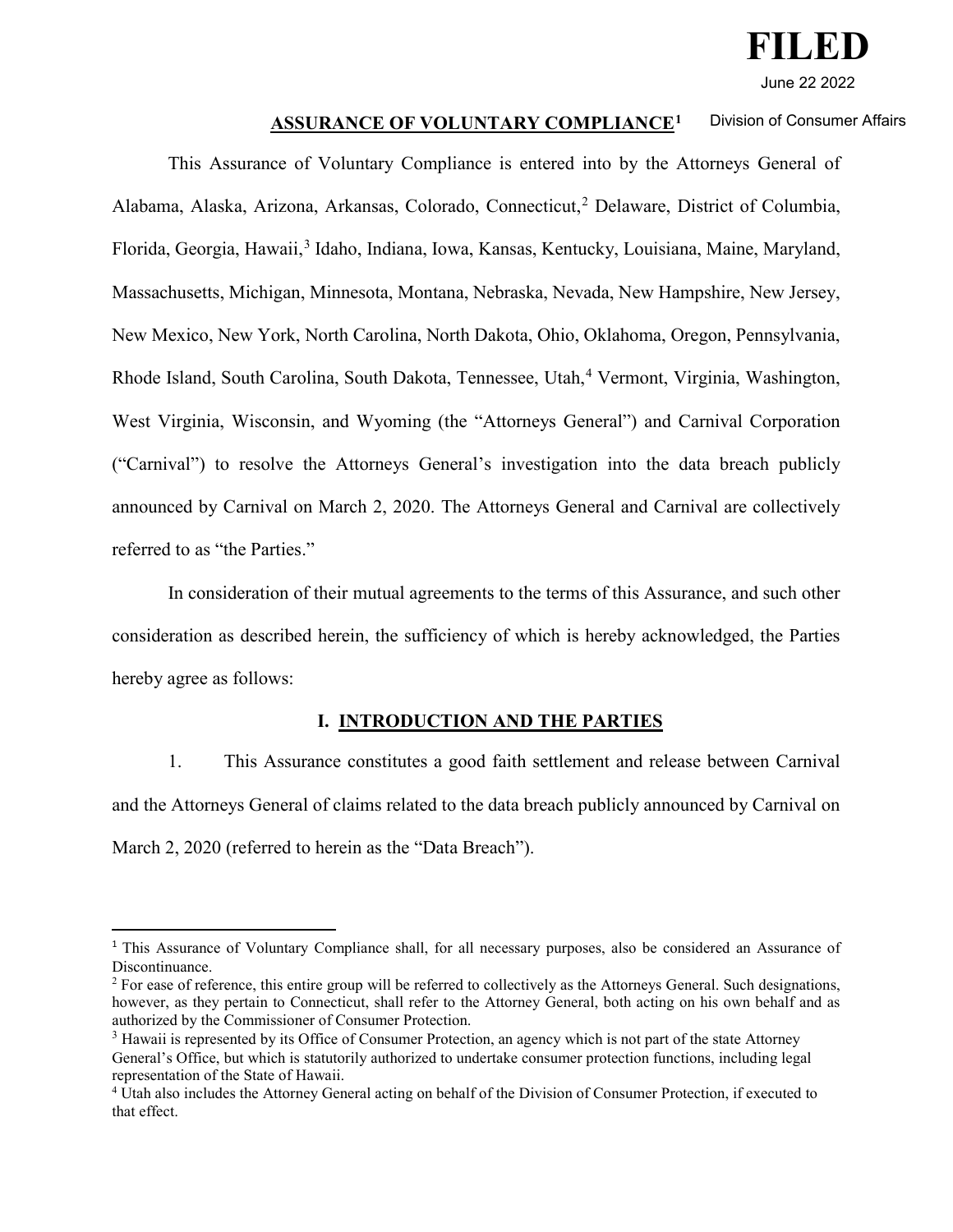2. The Attorneys General have defined jurisdiction under the laws, or assert jurisdiction under the common law, of their respective States for the enforcement of state Consumer Protection Acts, Personal Information Protection Acts, and Security Breach Notification Acts, as defined below.

3. Carnival Corporation is a Panama corporation with a principal place of business located at 3655 NW 87th Avenue, Miami, FL 33178.

#### **II. DEFINITIONS**

- 4. For the purposes of this Assurance, the following definitions shall apply:
	- A. "Audit Committee" shall mean a subcommittee of Carnival's Board of Directors, which reports to the entire Board of Directors. The Audit Committee includes members of the Board of Directors.
	- B. "Carnival" or the "Company" shall mean Carnival Corporation and the following North American based cruise operating subsidiaries: Carnival Corporation d/b/a Carnival Cruise Line, Holland America Line NV, and Princess Cruise Lines, LTD, and their successors and assigns.
	- C. "Company Network" shall mean any Carnival-owned, operated, or controlled network component, the compromise of which would impact the security of Personal Information.
	- D. "Consumer" shall mean any individual who resides in New Jersey whose Personal Information Carnival collects, uses, or maintains.
	- E. "Consumer Protection Acts" shall mean the State citation(s) listed in Appendix A.
	- F. "Effective Date" shall be July 22, 2022.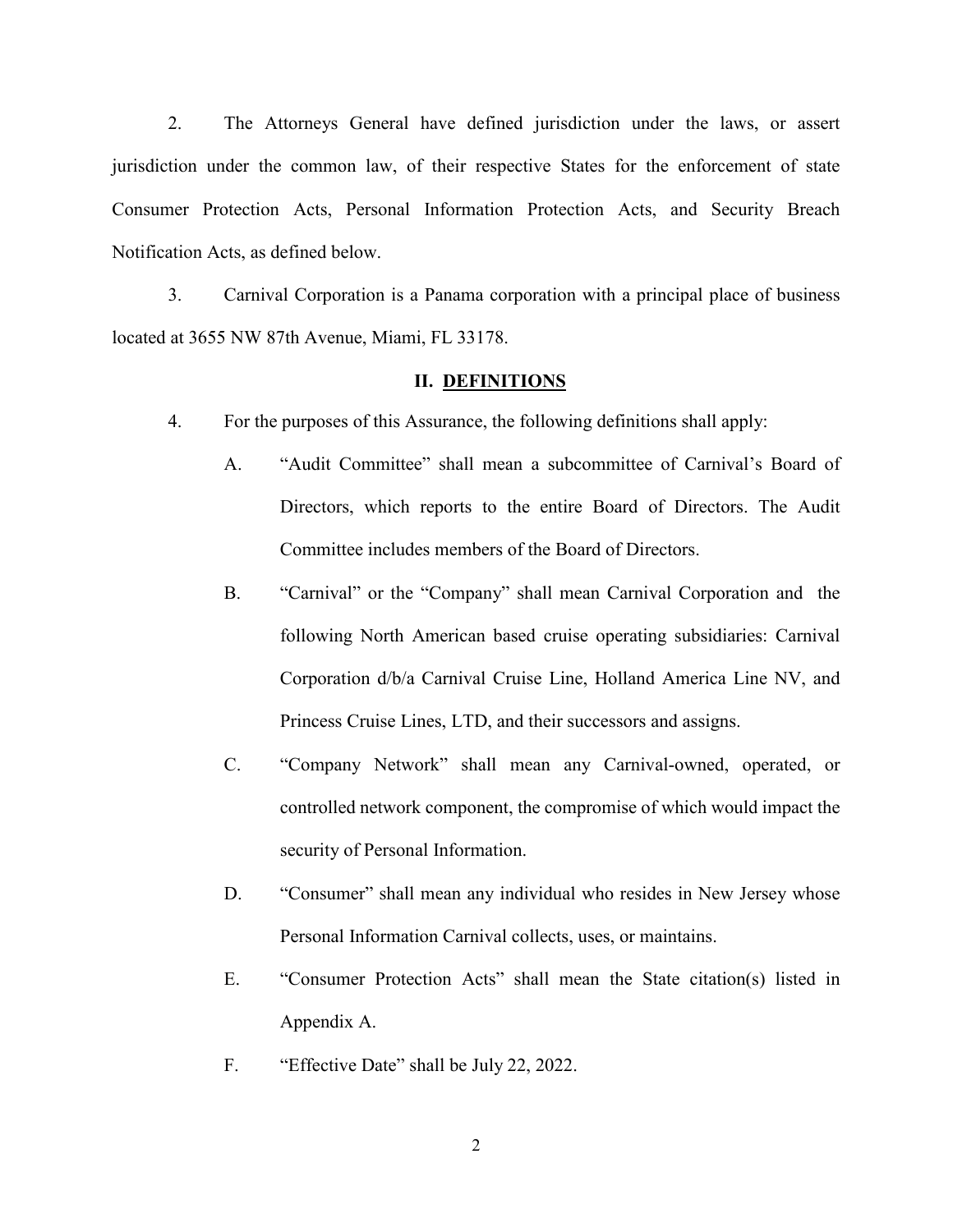- G. "Personal Information" shall mean the data elements in the definitions set forth in the Consumer Protection Acts, Personal Information Protection Acts, and Security Breach Notification Acts.
- H. "Personal Information Protection Acts" shall mean the State citation(s) listed in Appendix B.
- I. "Data Breach" shall mean the security event publicly announced by Carnival on March 2, 2020.
- J. "Security Breach Notification Acts" shall mean the State citation(s) listed in Appendix B.
- K. "Security Event" shall mean any event or occurrence where there is a reasonable probability of unauthorized access to or acquisition of a Consumer's Personal Information owned, licensed, or maintained by Carnival.
- L. "Security Incident" shall mean confirmed unauthorized access to or acquisition of a Consumer's Personal Information owned, licensed, or maintained by Carnival.

#### **III. INJUNCTIVE RELIEF**

### **A. GENERAL COMPLIANCE**

5. Carnival shall comply with the Consumer Protection Acts and Personal Information Protection Acts, as applicable, in connection with securing Personal Information against Security Incidents, and shall maintain reasonable security policies and procedures designed to safeguard Personal Information from Security Incidents.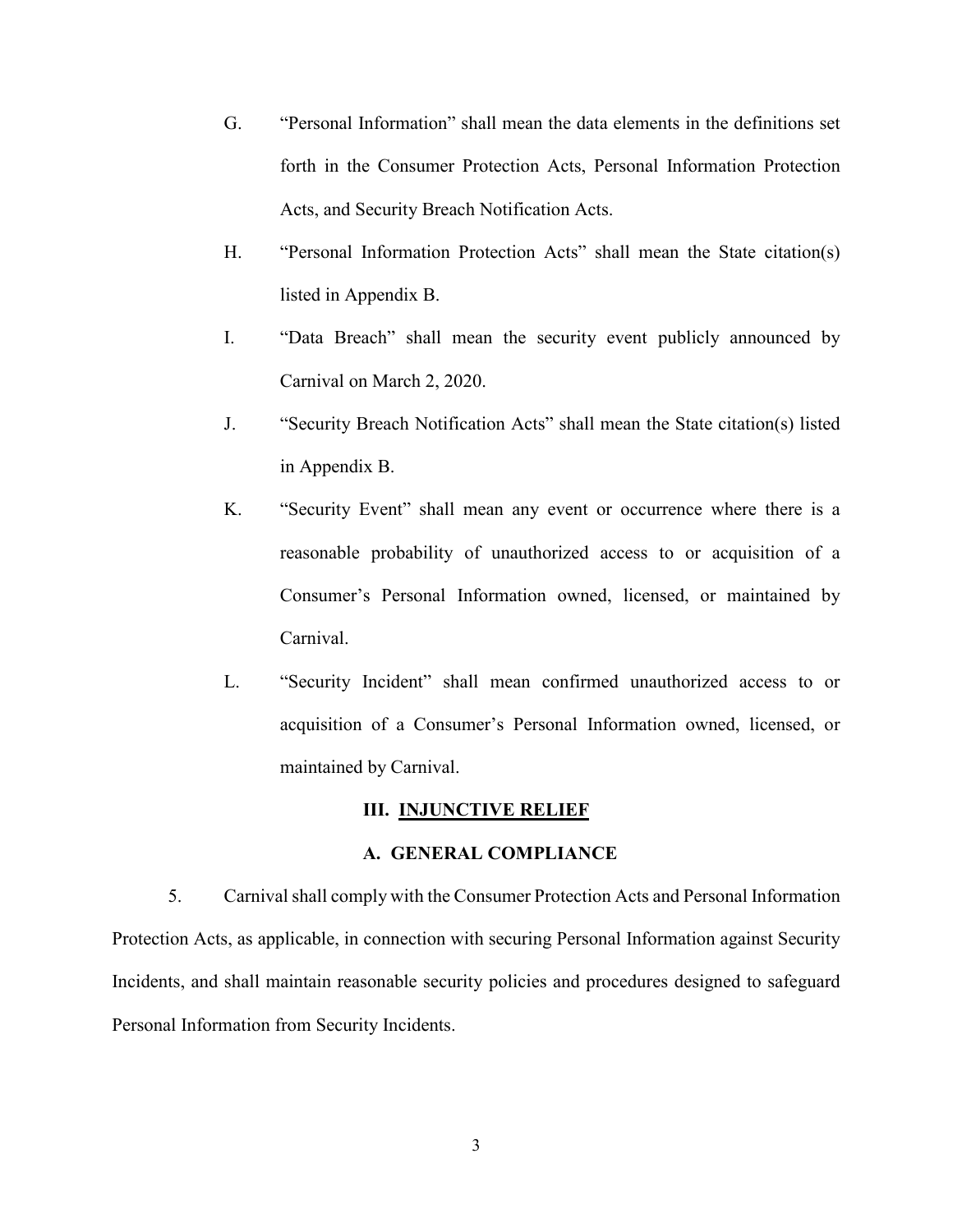6. Carnival shall comply with the Consumer Protection Acts, as applicable, with respect to its representations regarding the extent to which Carnival maintains and protects the privacy and security of Personal Information collected from or about Consumers.

7. Carnival shall comply with the Security Breach Notification Acts, as applicable. In particular, in the event of a future Security Incident, Carnival shall provide notice to Consumers and to the Attorneys General to the extent required under and in accordance with the Security Breach Notification Acts.

#### **B. INFORMATION SECURITY PROGRAM**

8. Carnival shall, within one hundred and eighty (180) days after the Effective Date of this Assurance, maintain a comprehensive information security program ("Information Security Program") that is reasonably designed to protect the security, integrity, and confidentiality of Personal Information that Carnival collects about or obtains from Consumers, and shall thereafter review and update the Information Security Program to meet the requirements of this Assurance.

9. Carnival's Information Security Program shall be written and shall contain administrative, technical, and physical safeguards appropriate to: (i) the size and complexity of Carnival's operations; (ii) the nature and scope of Carnival's activities; and (iii) the sensitivity of the Personal Information that Carnival maintains.

10. Carnival may satisfy the requirement to implement and maintain an Information Security Program through internal review, maintenance, and, as necessary, updating of the Company's existing written information security policies, procedures, and standards, provided that such existing written information security policies, procedures, and standards meet the requirements set forth in this Assurance.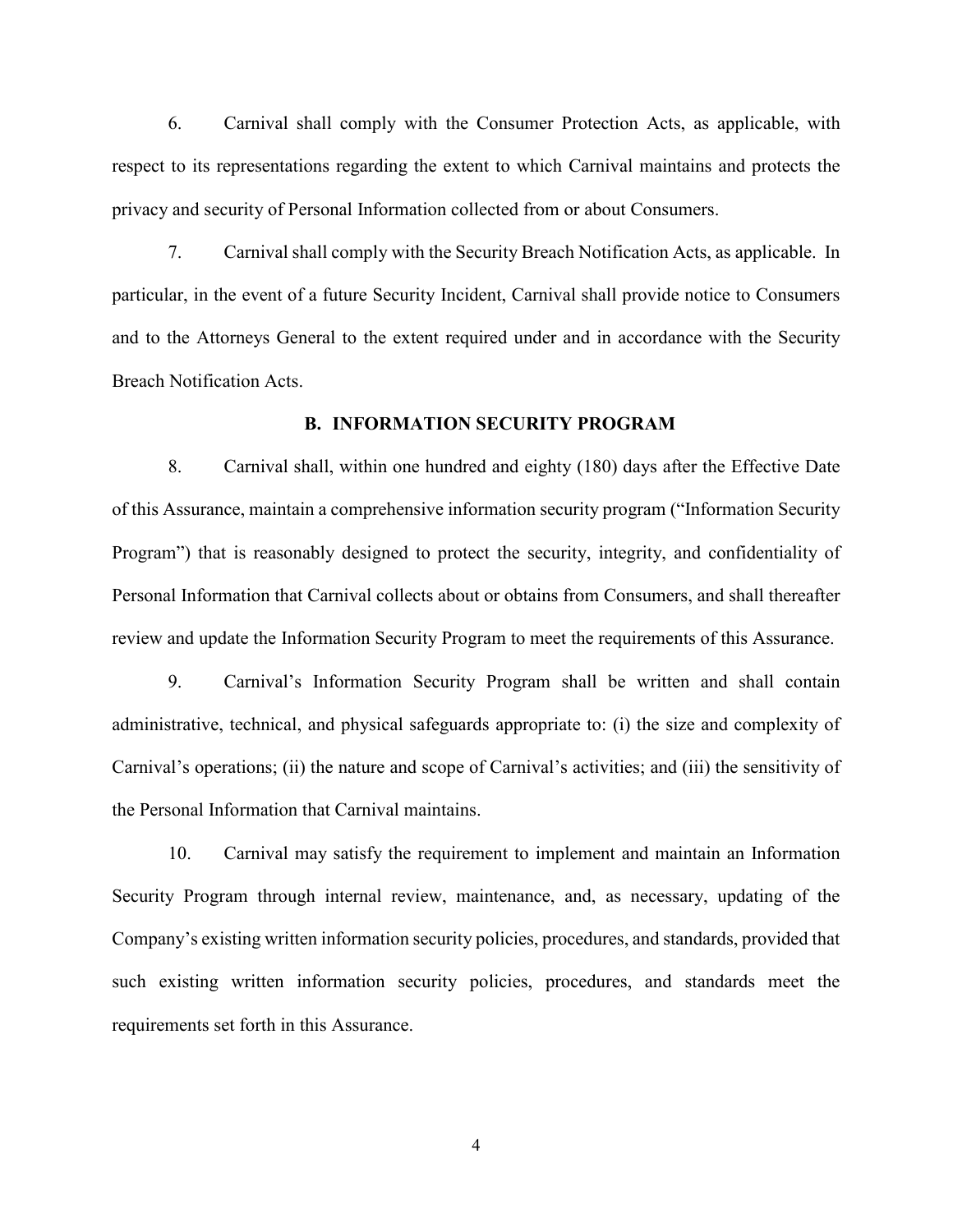11. Carnival shall employ an executive or officer (hereinafter referred to as the Chief Information Security Officer or "CISO") with appropriate credentials, background, and expertise in information security who shall be responsible for overseeing the Company's implementation and maintenance of the Information Security Program. Carnival shall document the duties and responsibilities of the CISO and ensure that the CISO's responsibilities include advising the Chief Executive Officer, Chief Information Officer, Chief Operations Officer, and the Audit Committee, as appropriate, of Carnival's security posture and security risks faced by Carnival. The CISO's responsibilities shall also include reporting any Security Incident impacting 500 or more Consumers in the United States to the Chief Executive Officer, Chief Information Officer, and Chief Operations Officer within forty-eight (48) hours of discovery. The CISO shall report Security Incidents to the Audit Committee in accordance with Carnival's Incident Response Plan.

12. Carnival must provide security awareness and privacy training to all personnel whose job involves access to the Company Network or responsibility for Consumers' Personal Information. Within one hundred and eighty (180) days of the Effective Date, Carnival shall either provide such training or confirm that such training has been provided within the past twelve months, and thereafter, shall provide it to all such personnel on at least an annual basis and to new personnel within thirty (30) days of hire. Carnival also shall provide training regarding the requirements of this Assurance to personnel with key responsibilities for implementation and oversight of the Information Security Program, including, but not limited to, the CISO.

#### **C. INCIDENT RESPONSE AND DATA BREACH NOTIFICATION PLAN**

13. Within sixty (60) days of the Effective Date of this Assurance, Carnival shall review and update as necessary its written incident response and data breach notification plan ("the Plan") to ensure compliance with the requirements of this Section. The Plan shall address the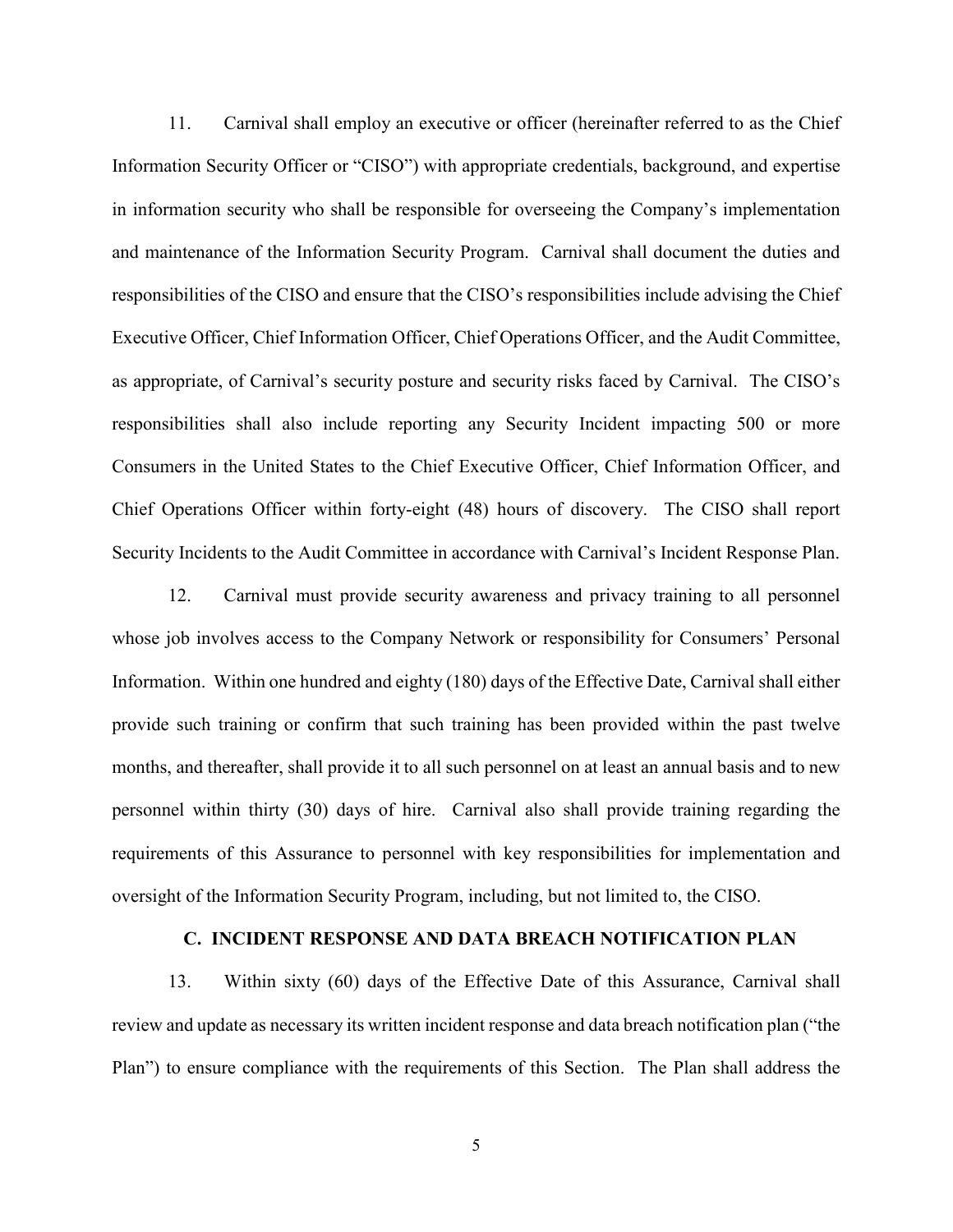following workflows: (i) Preparation; (ii) Detection and Analysis; (iii) Containment; (iv) Eradication; and (v) Recovery.

14. The Plan shall require that Carnival appropriately investigate Security Events. Carnival shall maintain documentation sufficient to show the investigative and responsive actions taken in connection with a Security Event and the determination as to whether a Security Incident has occurred. The Plan shall further require that if Carnival determines that a Security Incident has occurred, Carnival shall log the Security Incident, which includes a description of the Security Incident and Carnival's response to that Security Incident ("Security Incident Report"). Carnival shall make the Security Incident Report available to the Attorneys General upon request. In the event Carnival makes the Security Incident Report available to the Attorneys General, the Attorneys General shall treat the Security Incident Report as confidential and proprietary to the extent permitted by applicable law.

15. The Plan shall provide guidelines for the process, method, and timeframe by which Carnival will identify the Personal Information potentially or actually exposed as a result of a Security Incident. Further, the Plan shall require that Carnival, where feasible, employ automated tools to expedite identification of Personal Information potentially or actually exposed as a result of the Security Incident.

16. Carnival shall periodically assess whether there are reasonably feasible training or technical measures, in addition to those already in place, that would materially decrease the risk of the same type of Security Incident from reoccurring.

#### **D. SPECIFIC SAFEGUARDS**

17. **Data Retention & Disposal:** Carnival shall develop, implement, and maintain policies and procedures governing its retention of Personal Information. Such policies and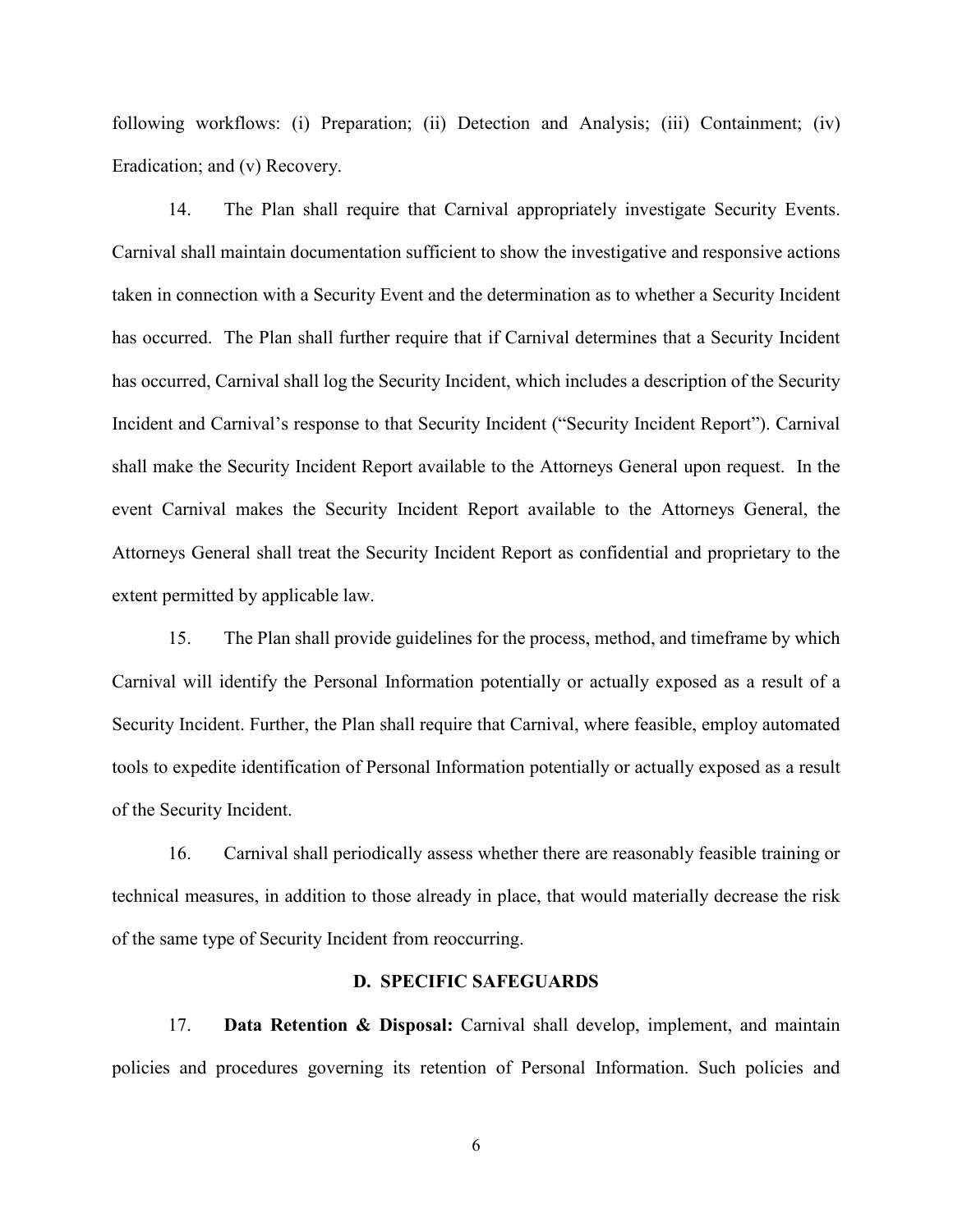procedures shall require that Personal Information only be retained consistent with a business need or legal requirement and be securely disposed of when it is no longer needed for such purposes.

18. **E-Mail Security Awareness:** The security awareness and privacy training requirements specified in Paragraph 12 of this Assurance shall include employee training with respect to phishing. Carnival shall also conduct periodic phishing exercises for employees to further bolster e-mail security awareness across its workforce and throughout all levels of its organization. Carnival shall conduct such phishing exercises at least two (2) times a year for three years following the Effective Date. Carnival's Chief Privacy Officer shall report aggregated exercise failure results to the Chief Information Officer and Chief Operating Officer and provide additional e-mail security training as appropriate.

19. **Email Filtering and Phishing Solutions:** Carnival shall maintain email protection and filtering solutions for all Carnival email accounts, including for SPAM, phishing attacks, and malware.

20. **Encryption:** Carnival shall establish encryption standards and related policies to encrypt Personal Information at rest and in transit as appropriate based on risk, and develop a plan or roadmap for implementation of such policies within a reasonable timeframe.

21. **Logging and Monitoring**: Carnival shall maintain an appropriate system to collect logs and monitor network activity, such as through the use of a security information and event management ("SIEM") tool or a Managed Security Service Provider ("MSSP"). Carnival shall configure, regularly update, and maintain the system to report anomalous activity and shall establish policies and procedures to analyze Security Events in real-time. Carnival shall further ensure that appropriate and timely follow-up is taken with respect to Security Events and that Security Event logs are appropriately retained.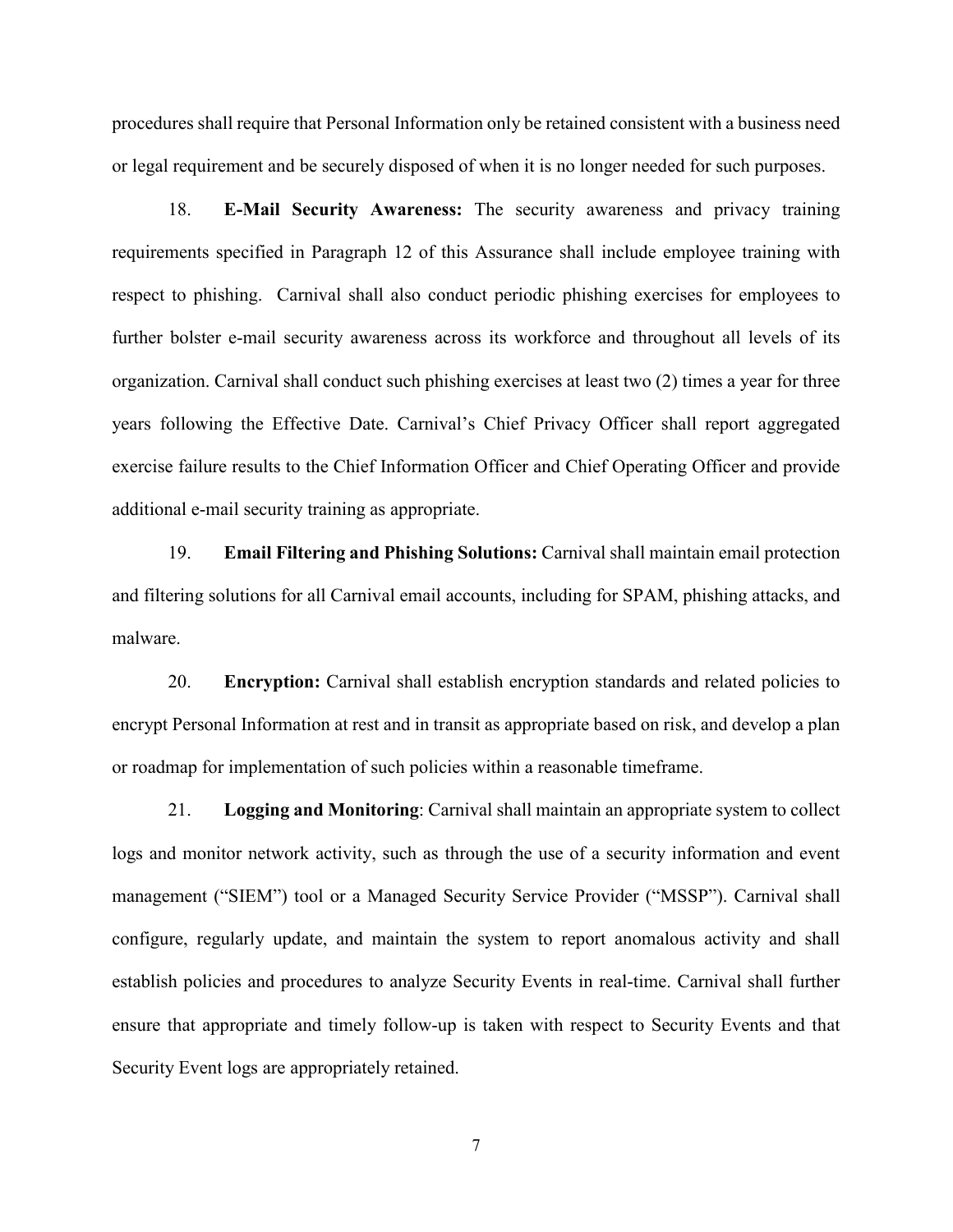22. **Access Control and Account Audits:** Carnival shall implement and maintain appropriate policies, procedures, and controls to manage and audit the use of Carnival's individual accounts, system administrator accounts, service accounts, and vendor accounts.

23. **Password Management**: Carnival shall implement and maintain password policies and procedures requiring the use of strong, complex passwords and password rotation, and ensuring that stored passwords are properly protected from unauthorized access.

24. **Multi-Factor Authentication**: Carnival shall implement multi-factor authentication for remote access to the Company Network, unless technologically unable to do so due to a third-party design or configuration.

25. **Firewalls:** Carnival shall implement and maintain firewall policies and procedures for the portion of the Company Network that it owns to appropriately restrict connections between external networks and the Company Network.

26. **Penetration Testing**: Carnival shall implement and maintain a penetration testing program designed to identify, assess, and remediate potential security vulnerabilities on the portion of the Company Network that it owns, or as is otherwise available. Such testing shall occur on an annual basis and shall include penetration testing of Carnival's internal and external network defenses and appropriate remediation of vulnerabilities revealed by such testing, as well as documentation of such remediation.

27. **Risk Assessment Program:** Carnival shall conduct an annual risk assessment, the first of which shall be initiated eighteen (18) months from the Effective Date of this Assurance, which at a minimum includes:

> A. The identification of internal and external risks to the security, confidentiality, or integrity of Personal Information that could result in the unauthorized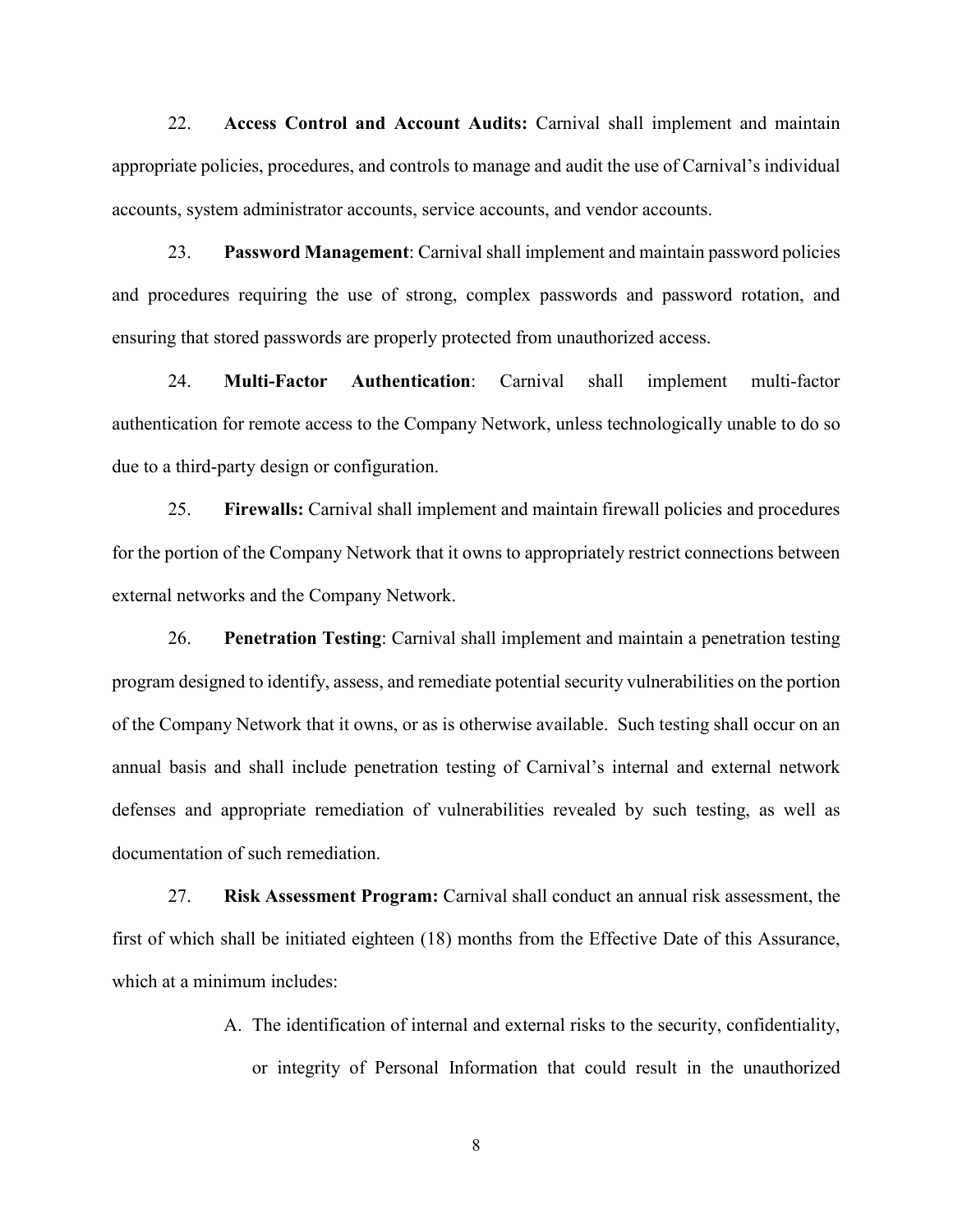disclosure, misuse, loss, alteration, destruction, or other compromise of such information;

- B. An assessment of the safeguards in place to control these risks;
- C. The evaluation of and adjustments to the Information Security Program in light of the results of such testing and monitoring;
- D. The implementation of reasonable safeguards to control these risks; and
- E. Documentation of safeguards implemented in response to such annual risk assessments.

28. **Endpoint Detection and Response:** Carnival shall implement and maintain an endpoint detection and response solution designed to detect and prevent unauthorized access to its environment.

### **IV. INFORMATION SECURITY PROGRAM COMPLIANCE ASSESSMENT**

29. Carnival shall obtain an information security risk assessment and report from an independent third-party professional ("Third-Party Assessor"), to assess Carnival's compliance with its Information Security Program using procedures and standards generally accepted in the profession ("Third-Party Assessment"), within eighteen (18) months after the Effective Date of this Assurance. The Third-Party Assessor's report shall:

- A. Set forth the specific administrative, technical, and physical safeguards maintained by Carnival;
- B. Explain the extent to which such safeguards are appropriate in light of Carnival's size and complexity, the nature and scope of Carnival's activities, and the sensitivity of the Personal Information collected from Consumers and maintained by Carnival; and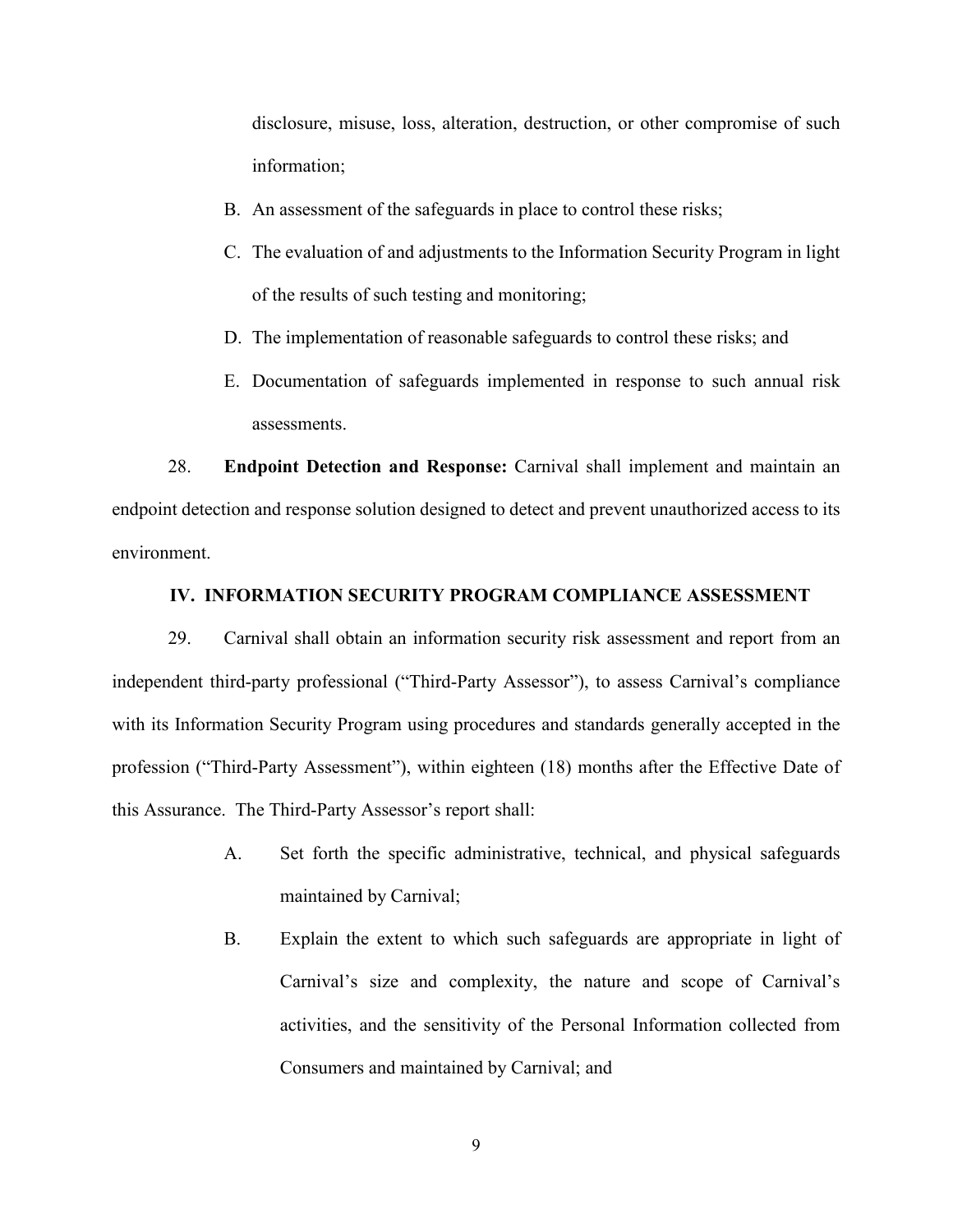C. Explain the extent to which the safeguards that have been implemented meet the requirements of the Information Security Program and the terms of this Assurance.

30. Carnival's Third-Party Assessor shall (a) be a Certified Information Systems Security Professional ("CISSP") or a Certified Information Systems Auditor ("CISA"), or a similarly qualified person or organization; and (b) have at least five (5) years of experience evaluating the effectiveness of computer systems or information system security. Carnival shall provide a copy of the Third-Party Assessment to the Office of the Washington Attorney General within ninety (90) days of completion. The Office of the Washington Attorney General will treat the Third-Party Assessment as confidential and proprietary to the maximum extent permitted by applicable law and as exempt from disclosure under applicable public records law.

### **V. PAYMENT TO THE STATES**

31. Within thirty (30) days of the Effective Date of this Assurance, Carnival shall pay the total sum of \$1,250,000 to the Attorneys General, which sum shall be divided among the states in amounts agreed to by them and communicated to Carnival along with instructions for payments to the states. Where state law requires judicial or other approval of the Assurance, payment shall be made no later than thirty (30) days after notice from the relevant Attorney General that such final approval for the Assurance has been secured.

32. Of the total amount, Carnival shall pay \$25,097.24 to the New Jersey Attorney General. The payment received by the Attorney General may be used for purposes that may include, but are not limited to, attorneys' fees, and other costs of investigation and litigation, or may be placed in, or applied to, any consumer protection law enforcement fund, including future consumer protection or privacy enforcement, consumer education or redress, litigation or local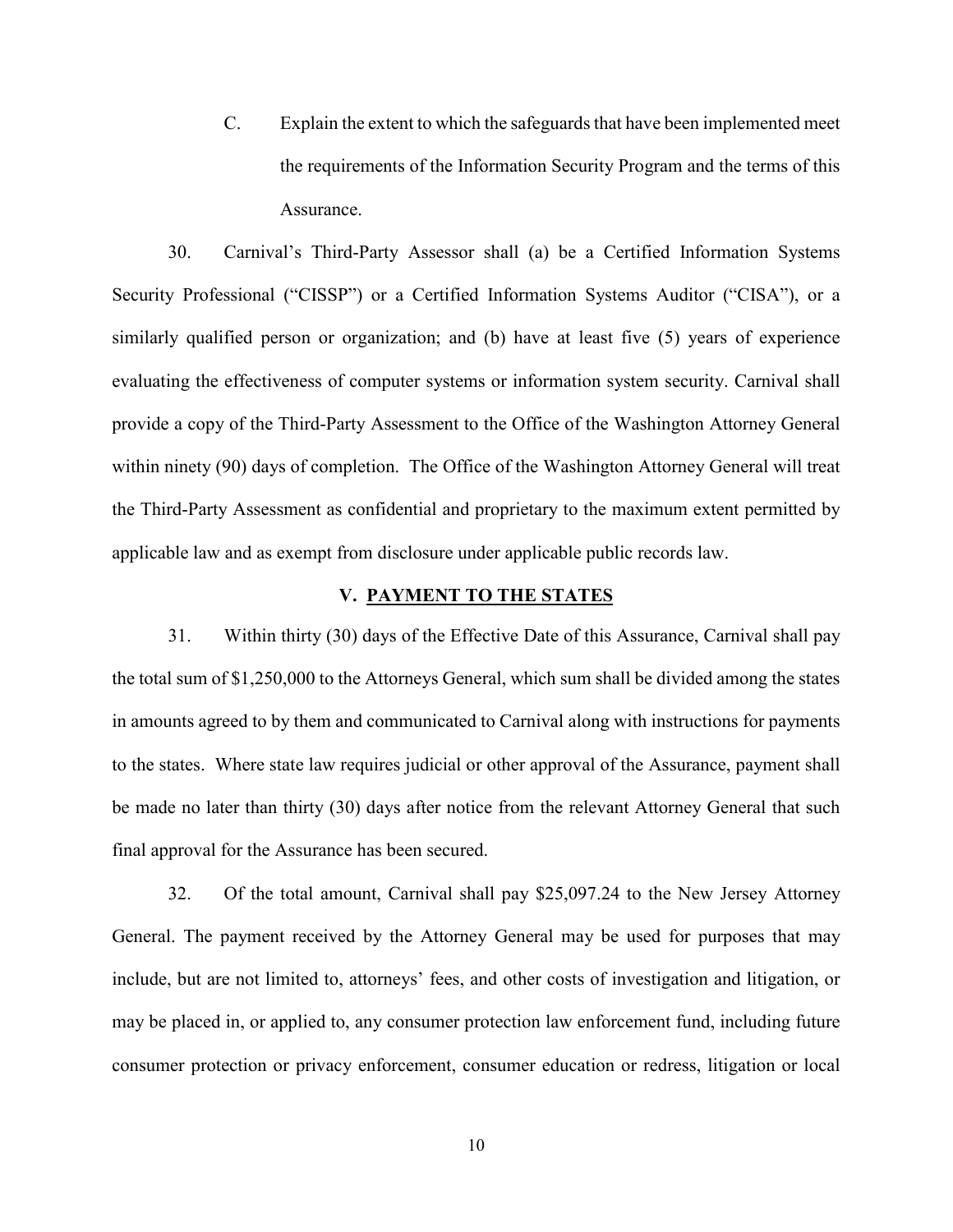consumer aid fund or revolving fund, used to defray the costs of the inquiry leading hereto, and/or for other uses permitted by state law, at the sole discretion of the Attorney General.

### **VI. RELEASE**

33. Following the Effective Date, the Attorneys General shall hereby release and discharge Carnival from all civil claims that the Attorneys General could have brought under the Consumer Protection Acts, the Personal Information Protection Acts, the Security Breach Notification Acts, or common law claims concerning unfair, deceptive or fraudulent trade practices based on Carnival's conduct related to the Data Breach prior to the Effective Date. Nothing contained in this paragraph shall be construed to limit the ability of the Attorneys General to enforce the obligations that Carnival has under this Assurance. Further, nothing in this Assurance shall be construed to waive or limit any private rights of action.

#### **VII. PRESERVATIO**N **OF AUTHORITY**

34. Nothing in this Assurance shall be construed to limit the authority or ability of the Attorneys General to protect the interests of New Jersey or the people of New Jersey. This Assurance shall not bar the Attorneys General or any other governmental entity from enforcing laws, regulations, or rules against Carnival for conduct subsequent to or otherwise not covered by the Release. Further, nothing in this Assurance shall be construed to limit the ability of the Attorneys General to enforce the obligations that Carnival has under this Assurance.

#### **VIII. GENERAL PROVISIONS**

35. The Parties understand and agree that this Assurance shall not be construed as an approval or sanction by the Attorneys General of Carnival's business practices, nor shall Carnival represent that this Assurance constitutes an approval or sanction of its business practices. The Parties further understand and agree that any failure by the Attorneys General to take any action in response to information submitted pursuant to this Assurance shall not be construed as an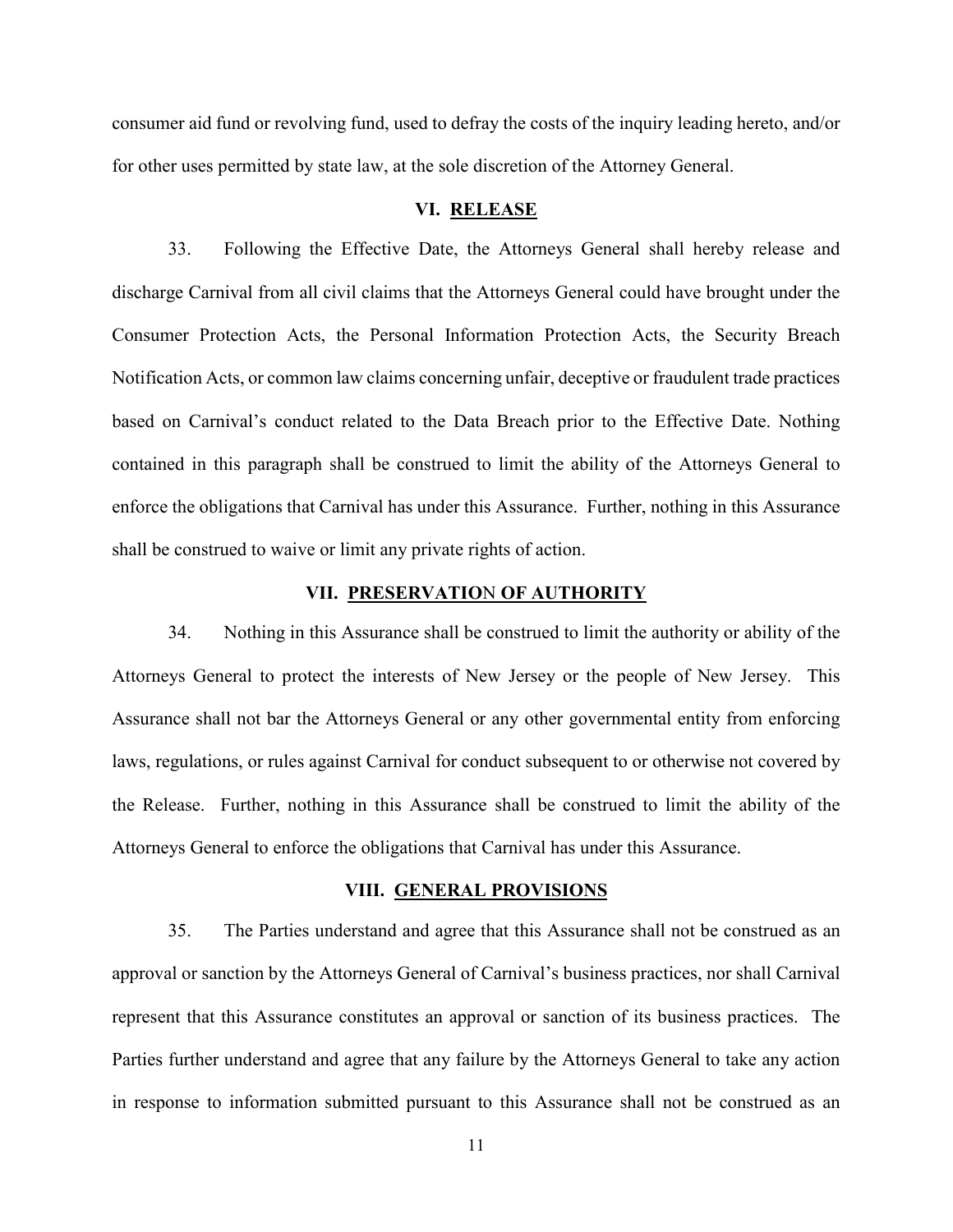approval or sanction of any representations, acts, or practices indicated by such information, nor shall it preclude action thereon at a later date.

36. Nothing contained in this Assurance is intended to be, and shall not in any event be construed or deemed to be, an admission or concession or evidence of any liability or wrongdoing whatsoever on the part of Carnival or of any fact or violation of any law, rule, or regulation. This Assurance is made without trial or adjudication of any alleged issue of fact or law and without any finding of liability of any kind. Carnival enters into this Assurance for settlement purposes only.

37. Carnival's obligations under Paragraphs 18, 20, 22, and 24–28 of this Assurance shall expire at the conclusion of the five (5) year period after the Effective Date of this Assurance, unless they have expired at an earlier date pursuant to their specific terms; provided, however, that nothing in this Assurance shall be construed as relieving Carnival of the obligation to comply with all applicable state and federal laws, regulations, and rules, nor shall any of the provisions of this Assurance be deemed to be permission to engage in any acts or practices prohibited by such laws, regulations, and rules.

38. Carnival shall deliver a copy of this Assurance to, or otherwise fully apprise, its Chief Executive Officer, Chief Information Officer, Chief Information Security Officer, General Counsel, and its Audit Committee within ninety (90) days of the Effective Date. Carnival shall deliver a copy of this Assurance to, or otherwise fully apprise, any new Chief Executive Officer, Chief Information Officer, Chief Information Security Officer, General Counsel, and each new member of its Audit Committee, within ninety (90) days from which such person assumes his/her position with Carnival.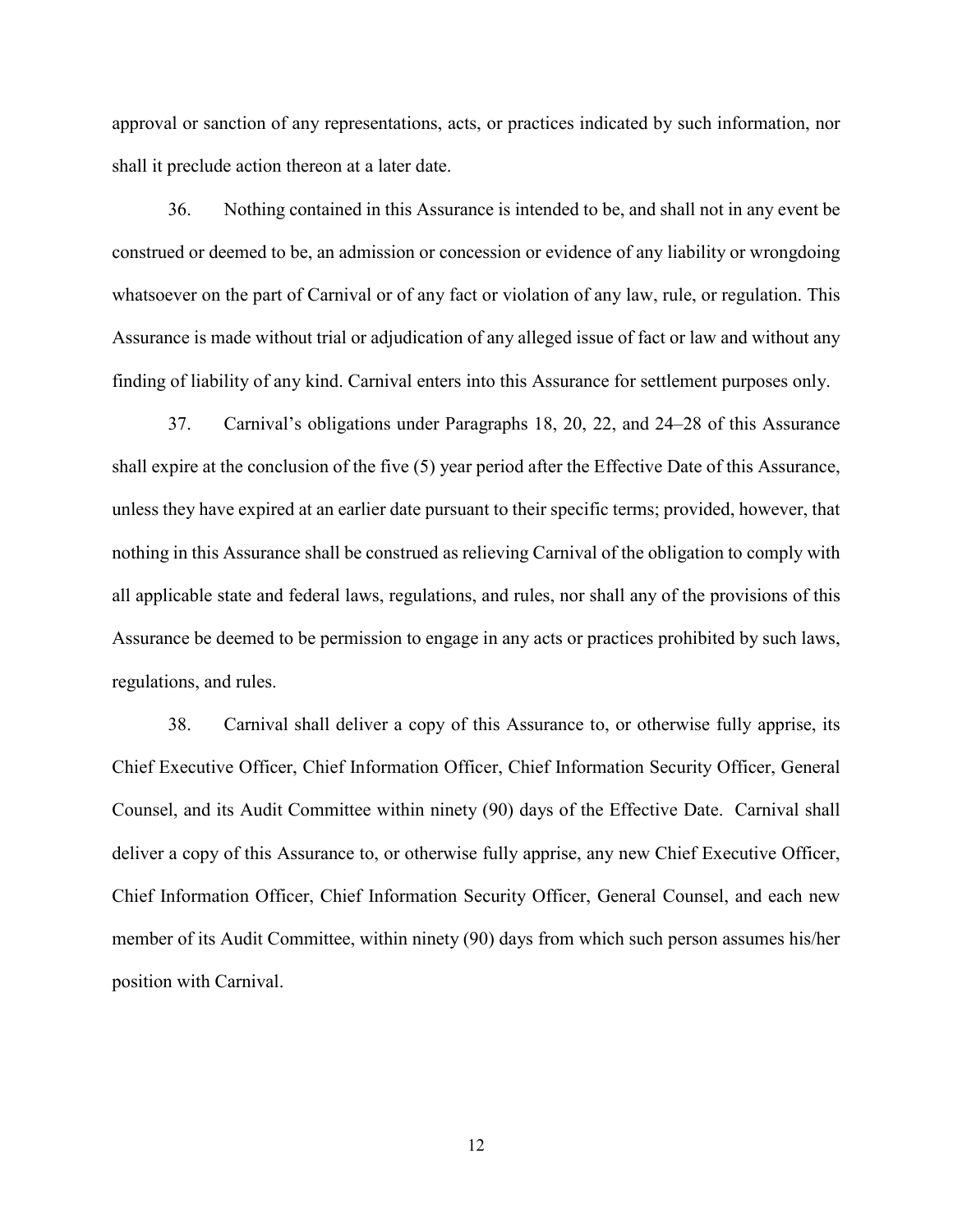39. To the extent that there are any, Carnival agrees to pay all court costs associated with the filing (if legally required) of this Assurance. No court costs, if any, shall be taxed against the Attorneys General.

40. This Assurance may be executed by any number of counterparts and by different signatories on separate counterparts, each of which shall constitute an original counterpart thereof and all of which together shall constitute one and the same document. One or more counterparts of this Assurance may be delivered by facsimile or electronic transmission with the intent that it or they shall constitute an original counterpart thereof.

41. Carnival agrees that this Assurance does not entitle it to seek or to obtain attorneys' fees as a prevailing party under any statute, regulation, or rule, and Carnival further waives any right to attorneys' fees that may arise under such statute, regulation, or rule.

42. This Assurance shall not be construed to waive any claims of Sovereign Immunity the States may have in any action or proceeding.

#### **IX. SEVERABILITY**

43. If any clause, provision, or section of this Assurance shall, for any reason, be held illegal, invalid, or unenforceable, such illegality, invalidity, or unenforceability shall not affect any other clause, provision, or section of this Assurance, which shall be construed and enforced as if such illegal, invalid, or unenforceable clause, section, or provision had not been contained herein.

#### **X. NOTICE/DELIVERY OF DOCUMENTS**

44. Whenever Carnival shall provide notice to the Attorney General under this Assurance, that requirement shall be satisfied by sending notice to:

> Kashif T. Chand, Deputy Attorney General New Jersey Division of Law Department of Law and Public Safety 124 Halsey Street, 5th Floor Newark, New Jersey 07101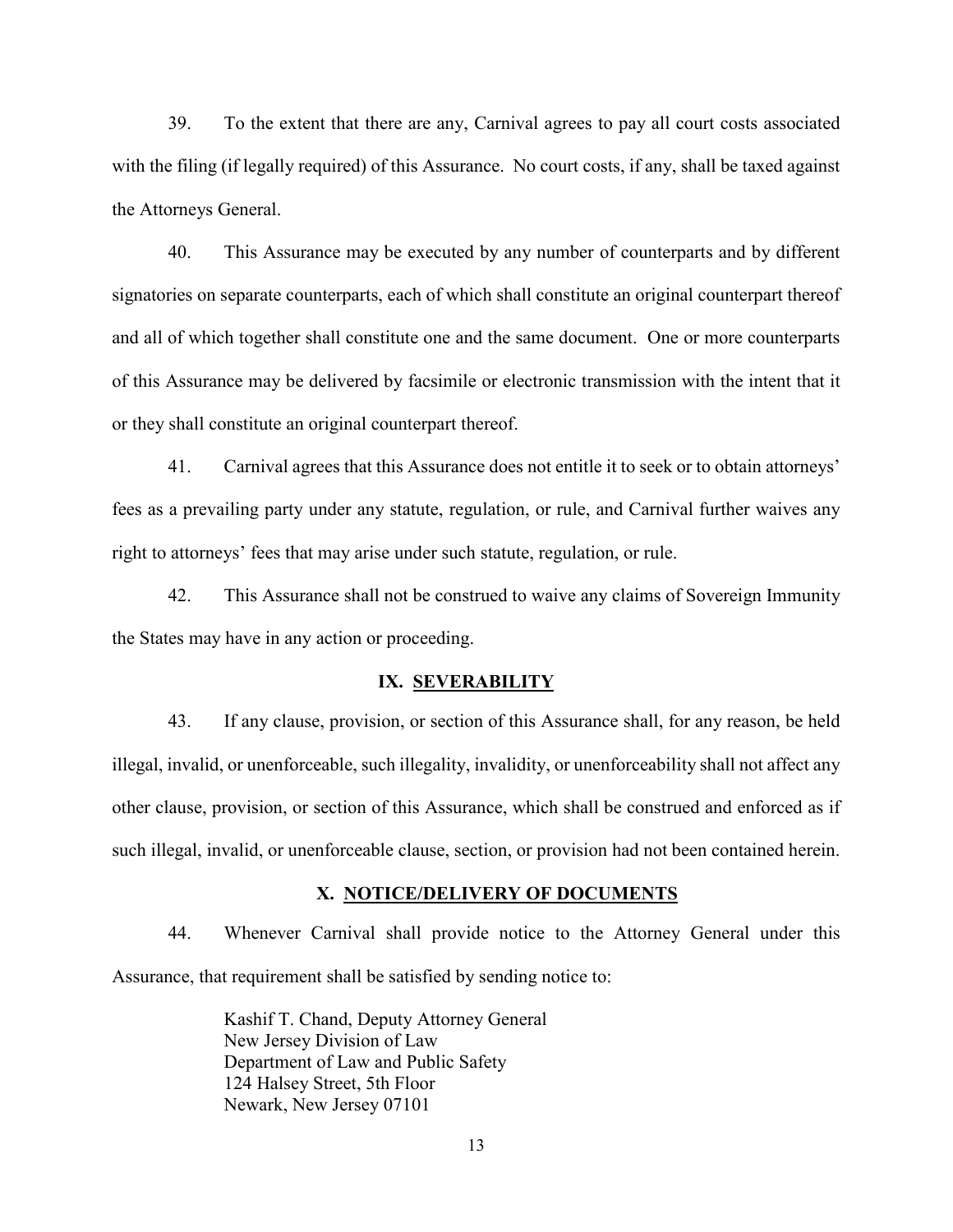Kashif.Chand@law.njoag.gov

45. Any notices or other documents sent to Carnival pursuant to this Assurance shall be sent to the following address:

> Enrique Miguez, General Counsel Carnival Corporation 3655 N.W. 87th Avenue Miami, FL 33178-2428 [EMiguez@carnival.com](mailto:EMiguez@carnival.com)

46. All notices or other documents to be provided under this Assurance shall be sent by U.S. mail, certified mail return receipt requested, or other nationally recognized courier service that provides for tracking services and identification of the person signing for the notice or document, and shall have been deemed to be sent upon mailing. Additionally, any notices or documents to be provided under this Assurance shall also be sent by electronic mail if an email address has been provided for Notice. Any party may update its address by sending written notice to the other party.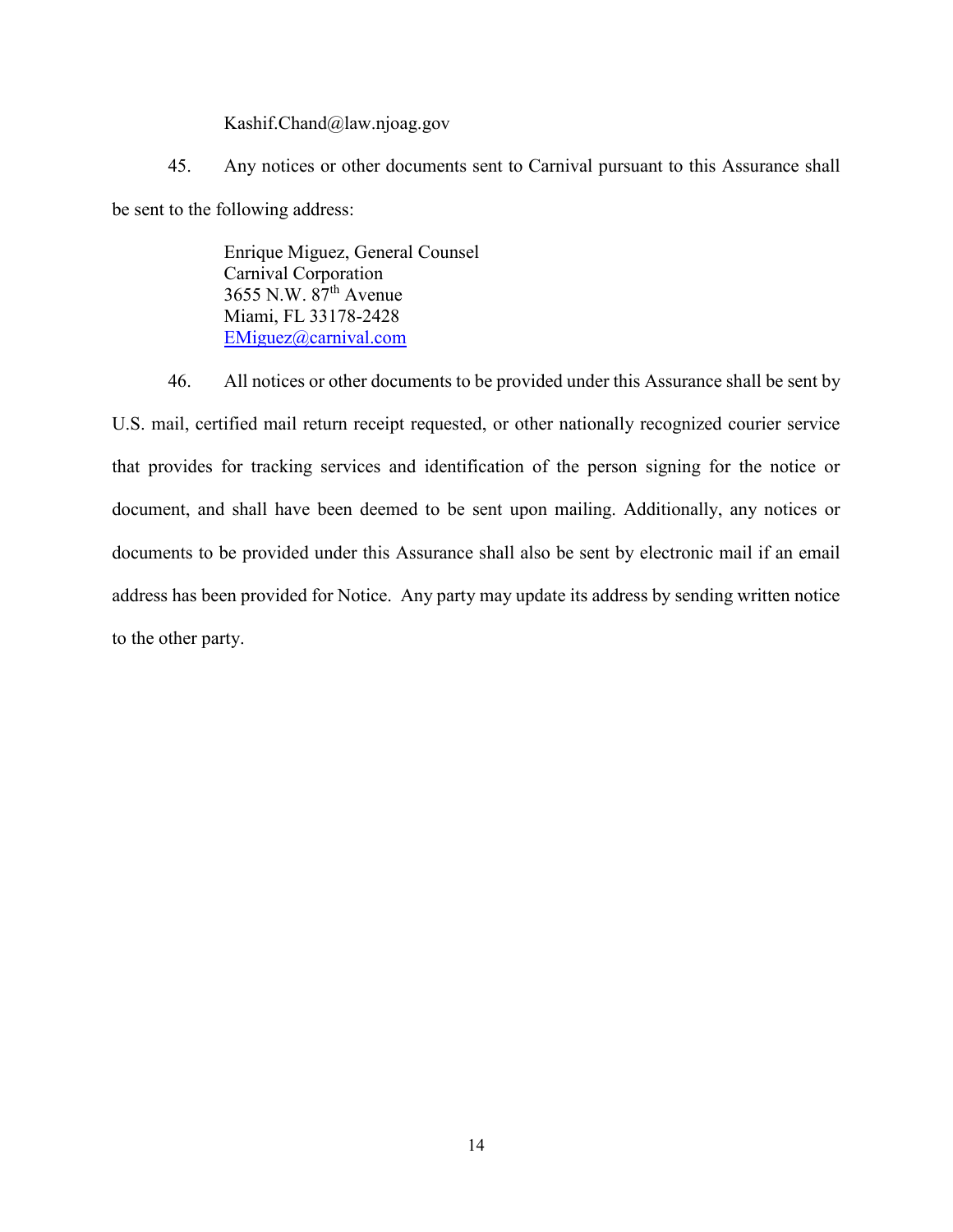**APPROVED** IT IS ON THE  $\frac{22nd}{DAY}$  OF  $\frac{June}{.}$ , 2022 SO ORDERED.

> MATTHEW J. PLATKIN, ACTING ATTORNEY GENERAL, THE STATE OF NEW JERSEY

By: \_\_\_\_\_\_\_\_\_\_\_\_\_\_\_\_\_\_\_\_\_\_\_\_\_\_\_\_\_\_\_\_\_\_\_\_\_\_\_\_\_\_\_

CARI FAIS, ACTING DIRECTOR DIVISION OF CONSUMER AFFAIRS

FOR THE NEW JERSEY DIVISION OF LAW:

MATTHEW J. PLATKIN ACTING ATTORNEY GENERAL

 $\mathcal{L}$ ina Putoro

By: Date: June 22, 2022

Gina F. Pittore Deputy Attorney General New Jersey Division of Law 124 Halsey Street, 5th Floor Newark, New Jersey 07101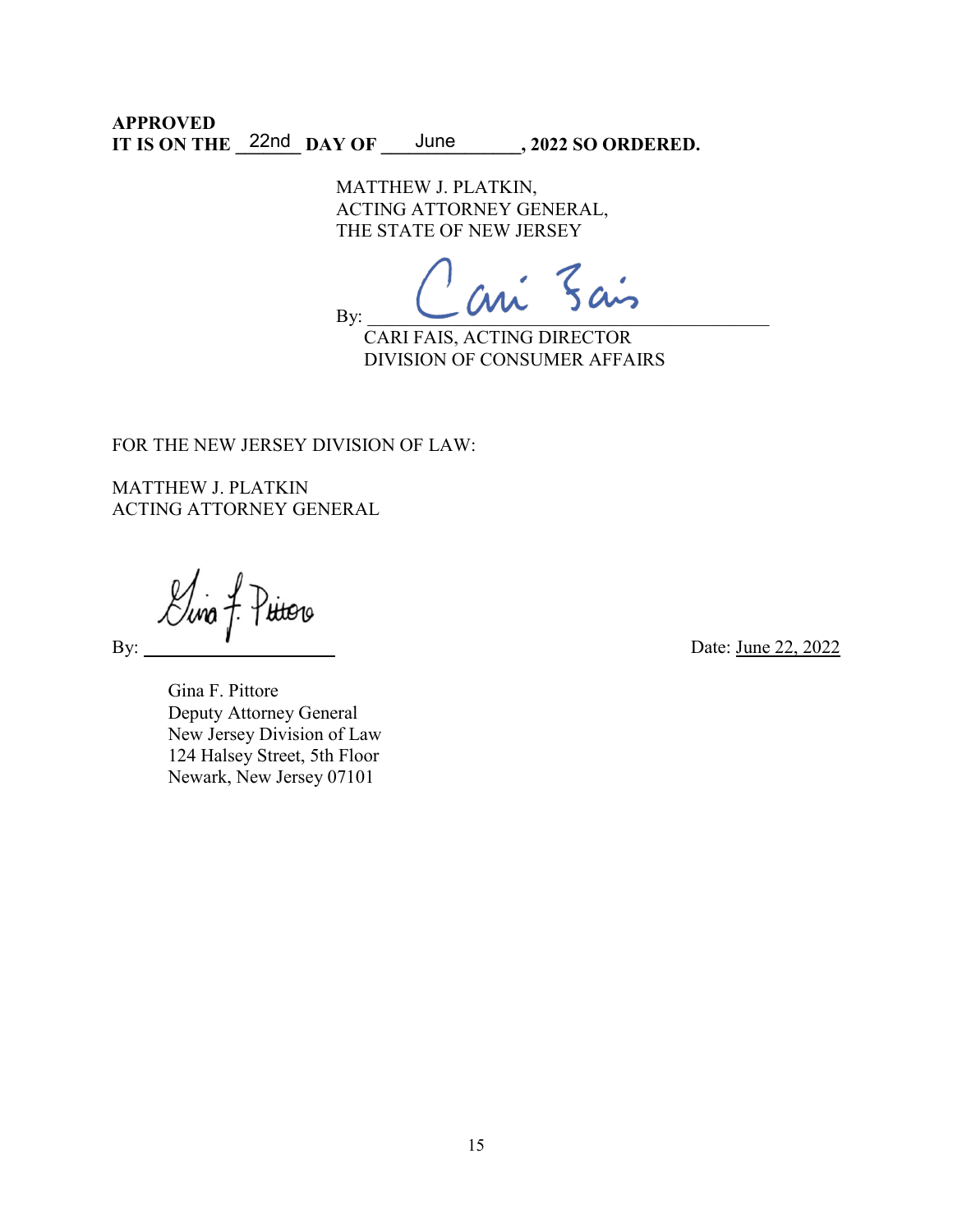**FOR CARNIVAL**

By:  $\bigcup_{n=1}^{\infty}$  Date: June 20, 2022

Enrique Miguez, General Counsel Carnival Corporation 3655 N.W. 87th Avenue Miami, FL 33178-2428 [EMiguez@carnival.com](mailto:EMiguez@carnival.com)

## **Counsel for Defendant, Carnival:**

By:  $\mathbb{R}^{n+1}$  from  $\mathbb{R}^{n}$  Date: June 20, 2022

Aravind Swaminathan Jonathan A. Direnfeld Lead Counsel for Carnival ORRICK, HERRINGTON & SUTCLIFFE LLP 701 Fifth Avenue, Suite 5600 Seattle, WA 98104-7097 +1 (206) 839-4300 [aswaminathan@orrick.com](mailto:aswaminathan@orrick.com) [jdirenfeld@orrick.com](mailto:jdirenfeld@orrick.com)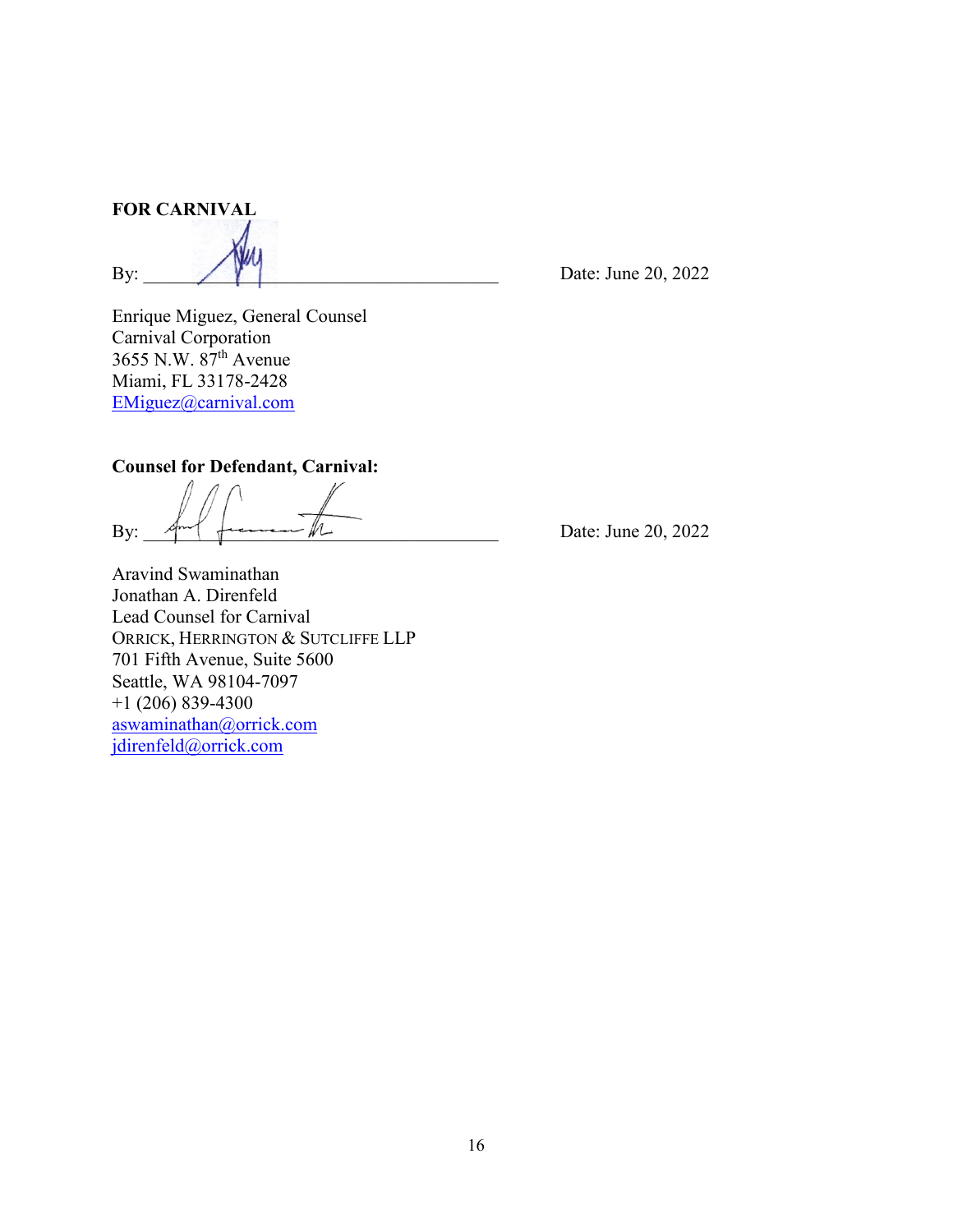# **Appendix A**

| <b>STATE</b>         | <b>CONSUMER PROTECTION ACTS</b>                        |
|----------------------|--------------------------------------------------------|
| Alabama              | Alabama Deceptive Trade Practices Act, Ala. Code § 8-  |
|                      | $19-1$ , et seq.                                       |
| Alaska               | Unfair Trade Practices Act, AS 45.50.471 et seq.       |
| Arizona              | Arizona Consumer Fraud Act, A.R.S. §§ 44-1521 et seq.  |
| Arkansas             | Arkansas Deceptive Trade Practices Act, Ark. Code      |
|                      | Ann. §§ 4-88-101 et seq.                               |
| Colorado             | Colorado Consumer Protection Act, C.R.S. §§ 6-1-101    |
|                      | et seq.                                                |
| Connecticut          | Connecticut Unfair Trade Practices Act, Conn. Gen.     |
|                      | Stat. §§ 42-110b <i>et seq.</i>                        |
| Delaware             | Consumer Fraud Act, 6 Del. C. §§ 2511 et seq           |
| District of Columbia | Consumer Protection Procedures Act, D.C. Code §§ 28-   |
|                      | 3901 et seq.                                           |
| Florida              | Florida Deceptive and Unfair Trade Practices Act,      |
|                      | Chapter 501, Part II, Florida Statutes                 |
| Georgia              | Georgia Fair Business Practices Act, O.C.G.A. §§ 10-1- |
|                      | 390 through 408                                        |
| Hawaii               | Uniform Deceptive Trade Practice Act, Haw. Rev. Stat.  |
|                      | Chpt. 481A and Haw. Rev. Stat. Sect. 480-2             |
| Idaho                | Idaho Consumer Protection Act, Idaho Code §§ 48-601    |
|                      | et seq.                                                |
| Indiana              | Deceptive Consumer Sales Act, Ind. Code §§ 24-5-0.5 et |
|                      | seq.                                                   |
| Iowa                 | Iowa Consumer Fraud Act, Iowa Code § 714.16            |
| Kansas               | Kansas Consumer Protection Act, K.S.A §§ 50-623 et     |
|                      | seq.                                                   |
| Kentucky             | Kentucky Consumer Protection Act, KRS §§ 367.110-      |
|                      | .300, 367.990                                          |
| Louisiana            | Unfair Trade Practices and Consumer Protection Law,    |
|                      | La. R.S. §§ 51:1401 <i>et seq.</i>                     |
| Maine                | Maine Unfair Trade Practices Act, 5 M.R.S.A. §§ 205-A  |
|                      | et seq.                                                |
| Maryland             | Maryland Consumer Protection Act, Md. Code Ann.,       |
|                      | Com. Law §§ 13-101 et seq. (2013 Repl. Vol and 2021    |
|                      | Supp.)                                                 |
| Massachusetts        | Mass. Gen. Laws ch. 93A                                |
| Michigan             | Michigan Consumer Protection Act, MCL §§ 445.901 et    |
|                      | seq.                                                   |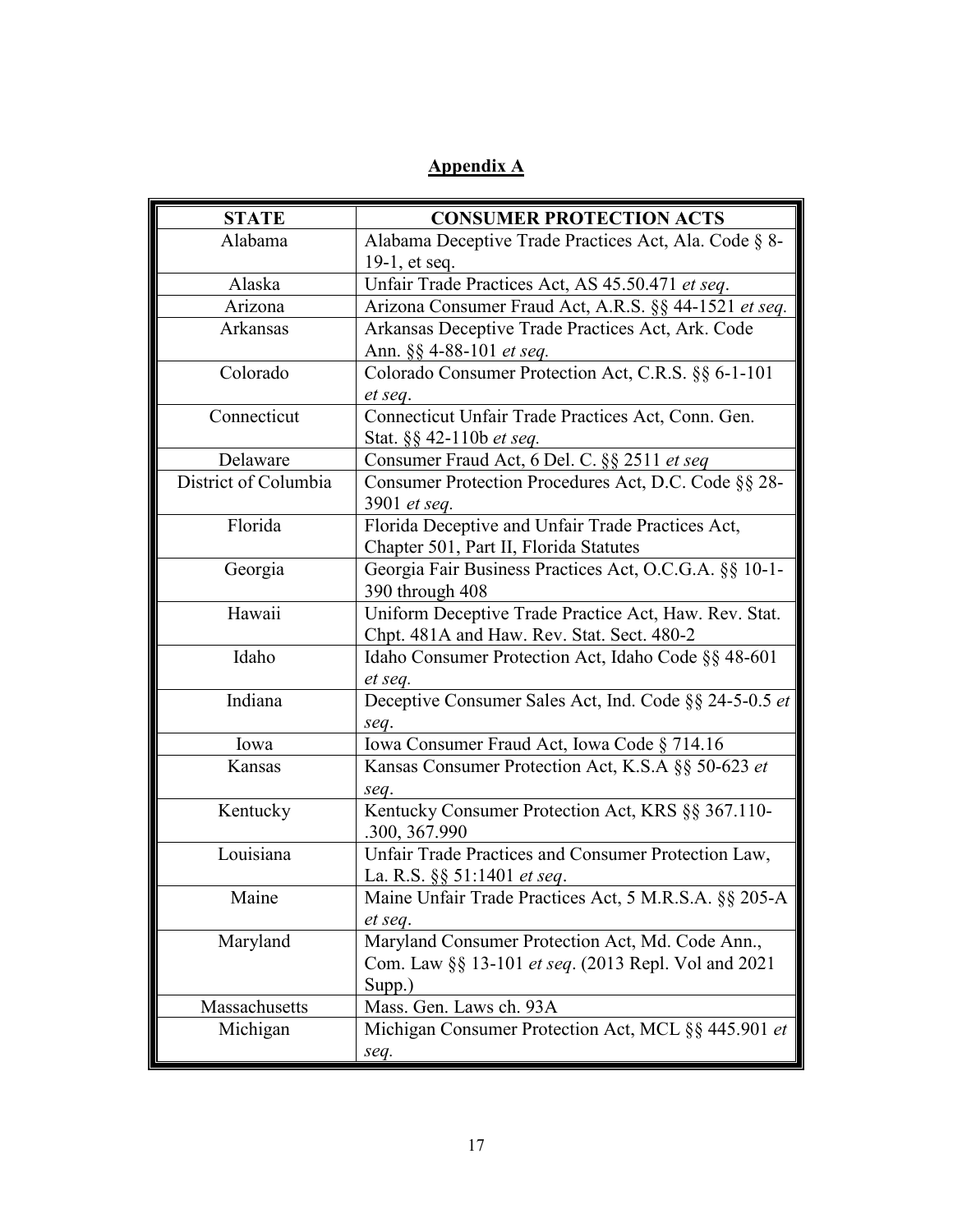| Minnesota      | The Uniform Deceptive Trade Practices Act, Minn. Stat.      |
|----------------|-------------------------------------------------------------|
|                | §§ 325D.43-.48; Consumer Fraud Act, Minn. Stat. §§          |
|                | 325F.68-.694                                                |
| Montana        | Montana Unfair Trade Practices and Consumer                 |
|                | Protection Act, Mont. Code Ann. §§ 30-14-101 et seq.        |
| Nebraska       | Nebraska Consumer Protection Act, Neb. Rev. Stat. §§        |
|                | 59-1601 et seq.; Nebraska Uniform Deceptive Trade           |
|                | Practices Act, Neb. Rev. Stat. § 87-301 et seq.             |
| Nevada         | Nevada Deceptive Trade Practices Act; Nev. Rev. Stat.       |
|                | §§ 598.0903 et seq.                                         |
| New Hampshire  | NH RSA 358-A                                                |
| New Jersey     | New Jersey Consumer Fraud Act, N.J.S.A. 56:8-1 et seq.      |
| New Mexico     | The New Mexico Unfair Practices Act, NMSA 1978, §§          |
|                | 57-12-1 to -26 (1967, as amended through 2019)              |
| New York       | Executive Law 63(12), General Business Law 349/350          |
| North Carolina | North Carolina Unfair and Deceptive Trade Practices         |
|                | Act, N.C.G.S. §§ 75-1.1 et seq.                             |
| North Dakota   | Unlawful Sales or Advertising Practices, N.D.C.C. §§ 51-15- |
|                | 01 et seq.                                                  |
| Ohio           | Ohio Consumer Sales Practices Act, R.C. §§ 1345.01 et       |
|                | seq.                                                        |
| Oklahoma       | Oklahoma Consumer Protection Act, 15 O.S. §§ 751 et         |
|                | seq.                                                        |
| Oregon         | Oregon Unlawful Trade Practices Act, ORS 646.605 et         |
|                | seq.                                                        |
| Pennsylvania   | Pennsylvania Unfair Trade Practices and Consumer            |
|                | Protection Law, 73 P.S. §§ 201-1 et seq.                    |
| Rhode Island   | Rhode Island Deceptive Trade Practices Act, R.I. Gen.       |
|                | Laws $\S\S 6$ -13.1-1 <i>et seq.</i>                        |
| South Carolina | South Carolina Unfair Trade Practices Act, S.C. Code        |
|                | Ann. §§ 39-5-10 et seq.                                     |
| South Dakota   | SDCL 37-24                                                  |
| Tennessee      | Tennessee Consumer Protection Act of 1977, Tenn.            |
|                | Code Ann. §§ 47-18-101 to -132                              |
| Utah           | Utah Consumer Sales Practices Act, Utah Code §§ 13-         |
|                | 11-1, <i>et.</i> seq.                                       |
| Vermont        | Vermont Consumer Protection Act, 9 V.S.A. §§ 2451 et        |
|                | seq.                                                        |
| Virginia       | Virginia Consumer Protection Act, Virginia Code §§          |
|                | 59.1-196 through 59.1-207                                   |
| Washington     | Washington Consumer Protection Act, RCW 19.86.020           |
| West Virginia  | West Virginia Consumer Credit and Protection Act            |
|                | ("WVCCPA"), W. Va. Code §§ 46A-1-101 et seq.                |
|                | [W.Va. Code                                                 |
|                | $\S$ § 46A-6-104, 46A-6-102(7)(6), 46A-6-102(7)(M)]         |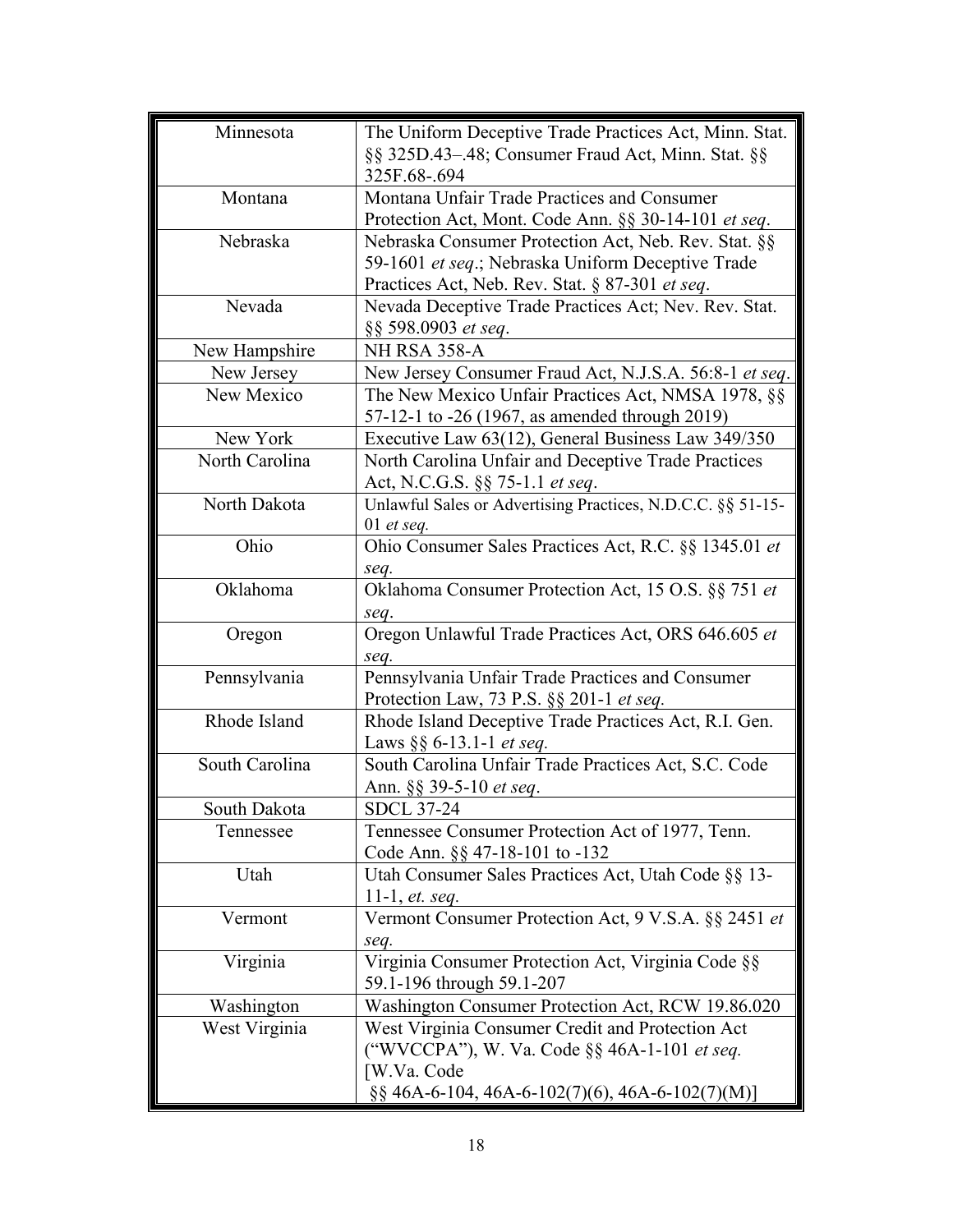| Wisconsin | Fraudulent Representations. Wis. Stat. $\S$ 100.18(1)                              |
|-----------|------------------------------------------------------------------------------------|
| Wyoming   | Wyoming Consumer Protection Act, Wyo. Stat. Ann. §§<br>$-40-12-101$ through $-114$ |

# **Appendix B**

| <b>STATE</b>         | PERSONAL INFORMATION PROTECTION ACTS                     |
|----------------------|----------------------------------------------------------|
|                      | <b>&amp; SECURITY BREACH NOTIFICATION ACTS</b>           |
| Alabama              | Alabama Data Breach Notification Act of 2018, Ala. Code  |
|                      | § 8-38-1 et seq.                                         |
| Alaska               | Personal Information Protection Act, AS §§ 45.48.010 et  |
|                      | seq.                                                     |
| Arizona              | Ariz. Rev. Stat. § 18-552                                |
| Arkansas             | Personal Information Protection Act, Ark. Code Ann. §§   |
|                      | 4-110-101 et seq.                                        |
| Colorado             | Personal Information Protection, C.R.S. § 6-1-713.5;     |
|                      | Security Breach Notification, C.R.S. § 6-1-716           |
| Connecticut          | Safeguarding of Personal Information, Conn. Gen. Stat. § |
|                      | 42-471; Breach of Security, Conn. Gen. Stat. § 36a-701b  |
| Delaware             | Delaware Data Breach Notification Law, 6 Del. C. § 12B-  |
|                      | 100 $et$ seq.                                            |
| District of Columbia | District of Columbia Consumer Security Breach            |
|                      | Notification Act, D.C. Code §§ 28-3851 et seq.           |
| Florida              | Florida Information Protection Act, Section 501.171,     |
|                      | <b>Florida Statutes</b>                                  |
| Georgia              | Georgia Personal Identity Protection Act, O.C.G.A §§ 10- |
|                      | 1-910 through 915                                        |
| Hawaii               | Security Breach of Personal Information, Haw. Rev. Stat. |
|                      | Chpt. 487N                                               |
| Idaho                | Identity Theft, Idaho Code §§ 28-51-104 et seq.          |
| Indiana              | Disclosure of Security Breach Act, Indiana Code §§ 24-   |
|                      | 4.9 $et seq.$                                            |
| Iowa                 | Personal Information Security Breach Protection Act,     |
|                      | Iowa Code $\S$ 715C                                      |
| Kansas               | The Wayne Owen Act, K.S.A. $\S$ 50-6,139b; Security      |
|                      | Breach Notification Act, K.S.A. §§ 50-7a01 et seq.       |
| Kentucky             | KRS 365.732                                              |
| Louisiana            | Database Security Breach Notification Law, La. R.S. §§   |
|                      | 51:3071 et seq.                                          |
| Maine                | Maine Notice of Risk to Personal Data Act, 10 M.R.S.A.   |
|                      | §§ 1346 et seq.                                          |
| Maryland             | Maryland Personal Information Protection Act, Md. Code   |
|                      | Ann., Com. Law § 14-3501 et seq. (2013 Repl. Vol and     |
|                      | 2021 Supp.)                                              |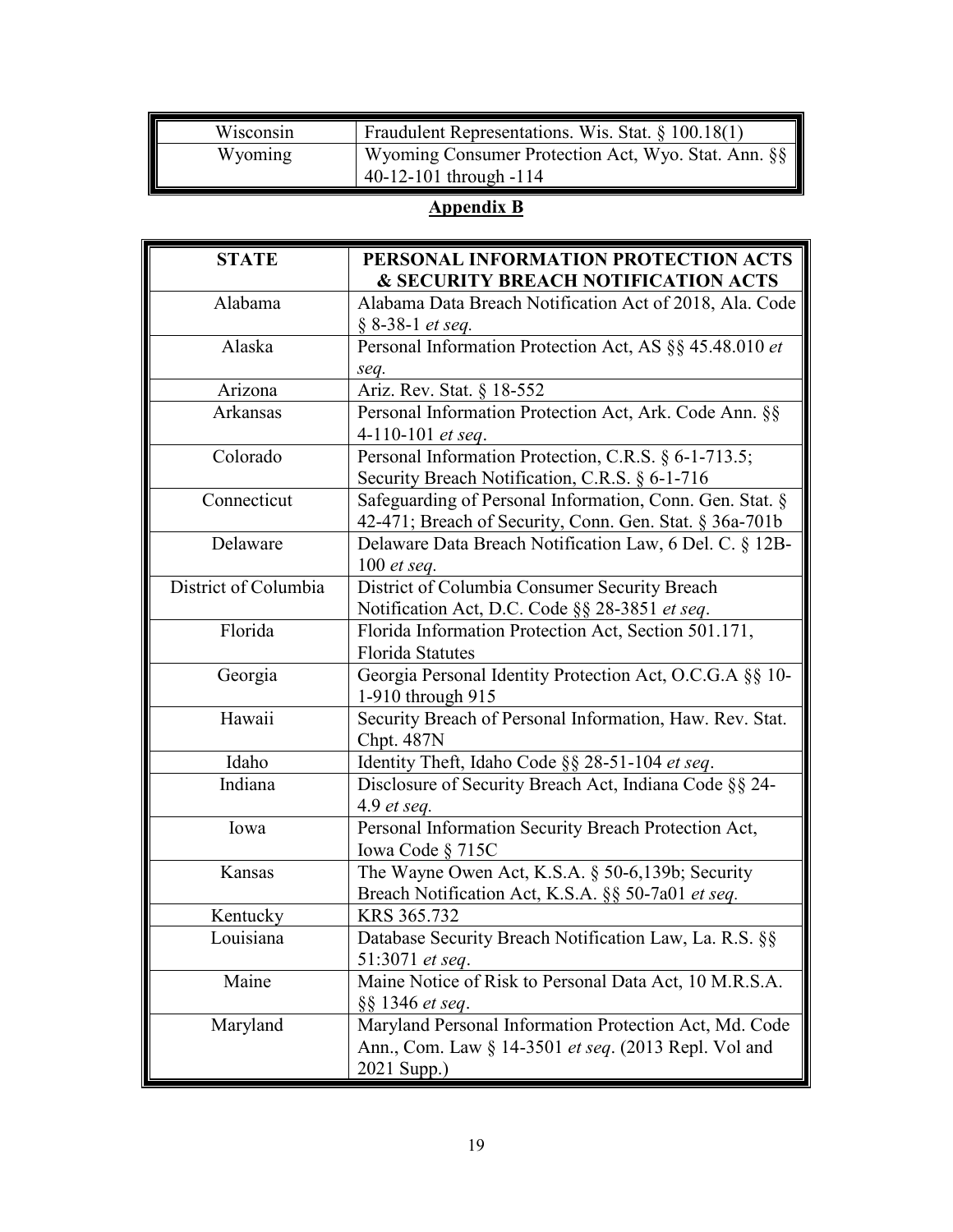| Massachusetts  | Mass. Gen. Laws ch. 93H; 201 Code Mass. Regs. 17.00 et                             |
|----------------|------------------------------------------------------------------------------------|
|                | seq.                                                                               |
| Michigan       | Identity Theft Protection Act, MCL §§ 445.61 et seq.                               |
|                | (Breach notification only; no applicable State personal                            |
|                | information protection Act)                                                        |
| Minnesota      | Minnesota Data Breach Notification Statute, Minn. Stat. §<br>325E.61               |
| Montana        | Montana Impediment of Identity Theft Act, Mont. Code<br>Ann. §§ 30-14-1701 et seq. |
| Nebraska       | Financial Data Protection and Consumer Notification of                             |
|                | Data Security Breach Act of 2006, Neb. Rev. Stat. § 87-                            |
|                | 801 <i>et seq.</i>                                                                 |
| Nevada         | Nevada Security and Privacy of Personal Information Act;                           |
|                | Nev. Rev. Stat. $\S\S 603A.010 - 603A.290$ .                                       |
| New Hampshire  | NH RSA 359-C: 19-21                                                                |
| New Jersey     | New Jersey Identity Theft Prevention Act, N.J.S.A. 56:8-                           |
|                | 161 to $-166$                                                                      |
| New Mexico     | The New Mexico Data Breach Notification Act, NMSA                                  |
|                | 1978, §§ 57-12C-1 to -12 (2017)                                                    |
| New York       | General Business Law 899-aa and 899-bb                                             |
| North Carolina | North Carolina Identity Theft Protection Act, N.C.G.S. §§                          |
|                | 75-60 et seq.                                                                      |
| North Dakota   | Notice of Security Breach for Personal Information                                 |
|                | N.D.C.C. §§ 51-30-01 et seq.                                                       |
| Ohio           | Security Breach Notification Act, R.C. §§ 1349.19 et seq.                          |
| Oklahoma       | Security Breach Notification Act, 24 O.S. §§ 161 et seq.                           |
| Oregon         | Oregon Consumer Information Protection Act, ORS                                    |
|                | 646A.600 et seq.                                                                   |
| Pennsylvania   | Breach of Personal Information Notification Act, 73 P.S.                           |
|                | §§ 2301 et seq.                                                                    |
| Rhode Island   | Rhode Island Identity Theft Protection Act, R.I. Gen.                              |
|                | Laws §§ 11-49.3-1 et seq.                                                          |
| South Carolina | Data Breach Notification, S.C. Code Ann. § 39-1-90                                 |
| South Dakota   | Data Breach Notification SDCL 22-40-19 through 22-40-                              |
|                | 26                                                                                 |
| Tennessee      | Tennessee Identity Theft Deterrence Act of 1999, Tenn.                             |
|                | Code Ann. §§ 47-18-2101 to -2111                                                   |
| Utah           | Utah Protection of Personal Information Act, Utah Code                             |
|                | §§ 13-44-101, et. seq.                                                             |
| Vermont        | Vermont Security Breach Notice Act, 9 V.S.A. § 2435                                |
| Virginia       | Virginia Breach of Personal Information Notification Law,                          |
|                | Virginia Code § 18.2-186.6                                                         |
| Washington     | Washington Data Breach Notification Law, RCW                                       |
|                | 19.255.010                                                                         |